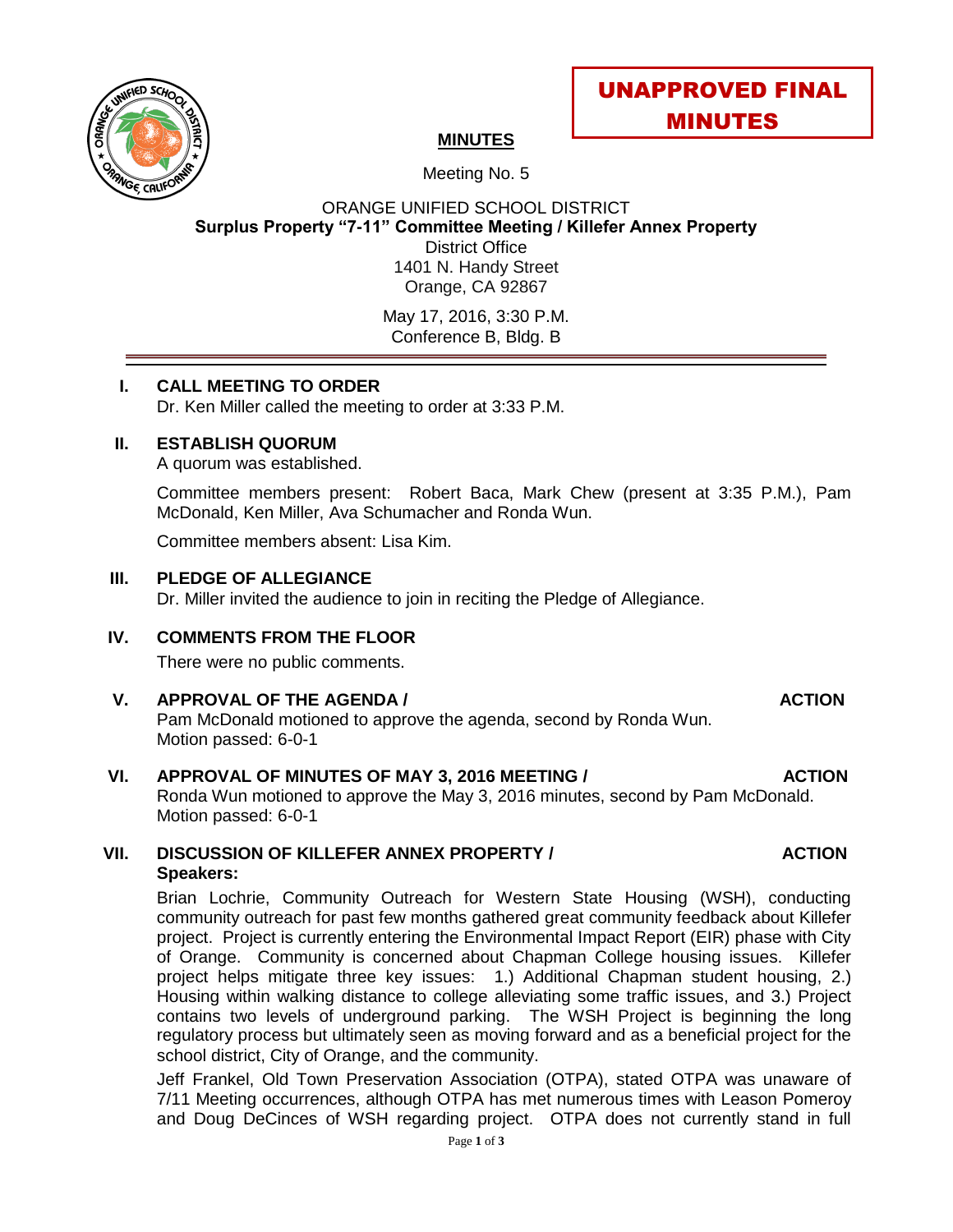support of project, although they too acknowledge issues with the number of Chapman students as mentioned in context of parking, housing, and traffic. OTPA's primary focus of concern is the impact of the project development on the historic building and the historic district. Speaking from his experience, all students own cars and will exacerbate existing traffic issues.

Tony Trabucco, OTPA, concerned with the proposed scale and mass of the project. Mr. Trabucco does not want project to overwhelm the historic building. Would prefer the building was restored, rehabilitated, and conserved, but realizes the cost may be prohibitive. Although student housing is needed, the Killefer property may not necessarily be a site best suited to fulfill the need.

### **Discussion:**

Constance Schwindt, AALRR, mentioned at this time, it was also appropriate for committee members to discuss their thoughts regarding Killefer Annex Property.

In addition, Ms. Schwindt, reminded the committee although feedback and information regarding the adjacent WSH project adds a contextual backdrop, the committee's focus remains the Killefer Annex parcel and the District's needs and uses for it.

Robert Bacca questioned whether the District had considered student population projections versus the permanency of selling the property. Joe Sorrera, Assistant Superintendent, had addressed the issue in an earlier committee presentation. Furthermore, Mr. Bacca expressed concern regarding his impression that Mr. DeCinces portrayed the WSH project as an all or nothing project.

Ava Schumacher mentioned since the adjacent Killefer property was sold to WSH, it is WSH prerogative to proceed as they see fit to develop the site. However, without the Killefer Annex site, WSH will need to exercise a different parking solution. Joe Sorrera mentioned it was his recollection that WSH would develop a second level underground for parking.

Again, Ms. Schwindt, cautioned the Committee to remain focused on the Killefer Annex site and the District's needs and uses for it and not to allow the transaction with the Killefer Site-WSH Project to influence their decision.

Ms. Schumacher expressed concern for the construction noise generated by the project as well as access ease to the school during construction.

A committee member requested Mr. Lochrie to address the status of the project by WSH without the parcel. Mr. Lochrie confirmed the WSH project would continue to move forward.

### **VIII.** FINALIZATION OF DRAFT REPORT/ **ACTION**

Discussion:

The creation of a subcommittee at the May 3, 2016 meeting was to assist with input and revisions to the Preliminary Draft Report. Once additional input and revisions were completed, the Report was sent to all Committee Members for review. Ms. Schwindt clarified on page 4 that an Exhibit was misidentified and needed correction.

Ronda Wun mentioned the Committee assembled for five (5) meetings therefore the number needed correcting on page 2 in the Final Report and Recommendation.

Pam McDonald made a motion to approve the Final Report and Recommendation to the Board of Education with two corrections, second by Ava Schumacher.

Motion passed: 6-0-1